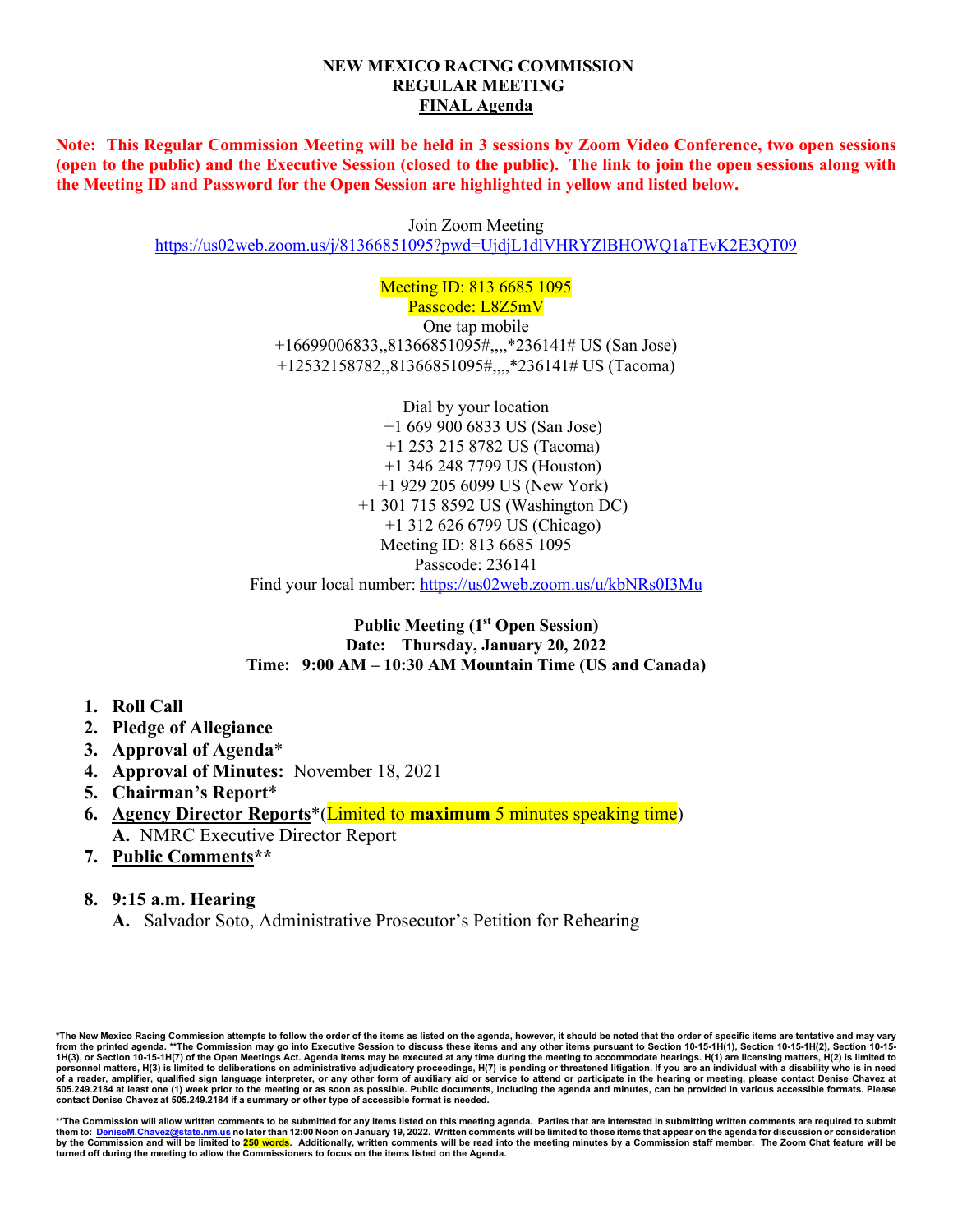### **9. Unfinished/New Business and/or Action Items**

#### **A. Hearing Officer's Reports**

- **1.** Beatriz Carrillo & Pedro Carrillo-Gomez
- **2.** Jose DeHerrera & Javier Chavez
- **3.** Armando Arreola, Jr.

# **B. Open Meetings Resolution for 2022**

### **C. Appointment of Hearing Officer**

### **D. Appointment of Race Review Committee**

## **E. Ratification of Approval of 2021/2022 Stewards for Sunland Park**

### **F. Approvals for Sunland Park**

- **1.** Ratification of Approval to Amend 2021/2022 Stakes Schedule
- **2.** Ratification of Approval to Amend 2021/2022 Wagering Format
- **3.** Ratification of Approval to Amend 2021/2022 Racing Officials

### **G. Approvals for Ruidoso Downs**

- **1.** Ratification of Approval to Amend 2022 Stakes Schedule
- **2.** Approval of 2022 Gaming & Breakage
- **3.** Approval of 2022 Condition Book (#1)

### **H. Approvals for Zia Park**

**1.** Ratification of Approval of Dr. Mary Capp as Substitute Associate Veterinarian on December 14, 2021

### **I. Approvals for SunRay Park**

**1.** Approval of 2022 Gaming & Breakage

### **J. Race Review**

**1.** Jacob J. Simmons, III

<sup>\*</sup>The New Mexico Racing Commission attempts to follow the order of the items as listed on the agenda, however, it should be noted that the order of specific items are tentative and may vary<br>from the printed agenda. \*\*The C **personnel matters, H(3) is limited to deliberations on administrative adjudicatory proceedings, H(7) is pending or threatened litigation. If you are an individual with a disability who is in need of a reader, amplifier, qualified sign language interpreter, or any other form of auxiliary aid or service to attend or participate in the hearing or meeting, please contact Denise Chavez at 505.249.2184 at least one (1) week prior to the meeting or as soon as possible. Public documents, including the agenda and minutes, can be provided in various accessible formats. Please contact Denise Chavez at 505.249.2184 if a summary or other type of accessible format is needed.**

<sup>\*\*</sup>The Commission will allow written comments to be submitted for any items listed on this meeting agenda. Parties that are interested in submitting written comments are required to submit<br>them to: DeniseM.Chavez@state.nm.u <u>ate.nm.us</u> no later than 12:00 Noon on January 19, 2022. Written comments will be limited to those items that appear on the agenda for discussion or consideration by the Commission and will be limited to <mark>250 words</mark>. Additionally, written comments will be read into the meeting minutes by a Commission staff member. The Zoom Chat feature will be<br>turned off during the meeting to allo